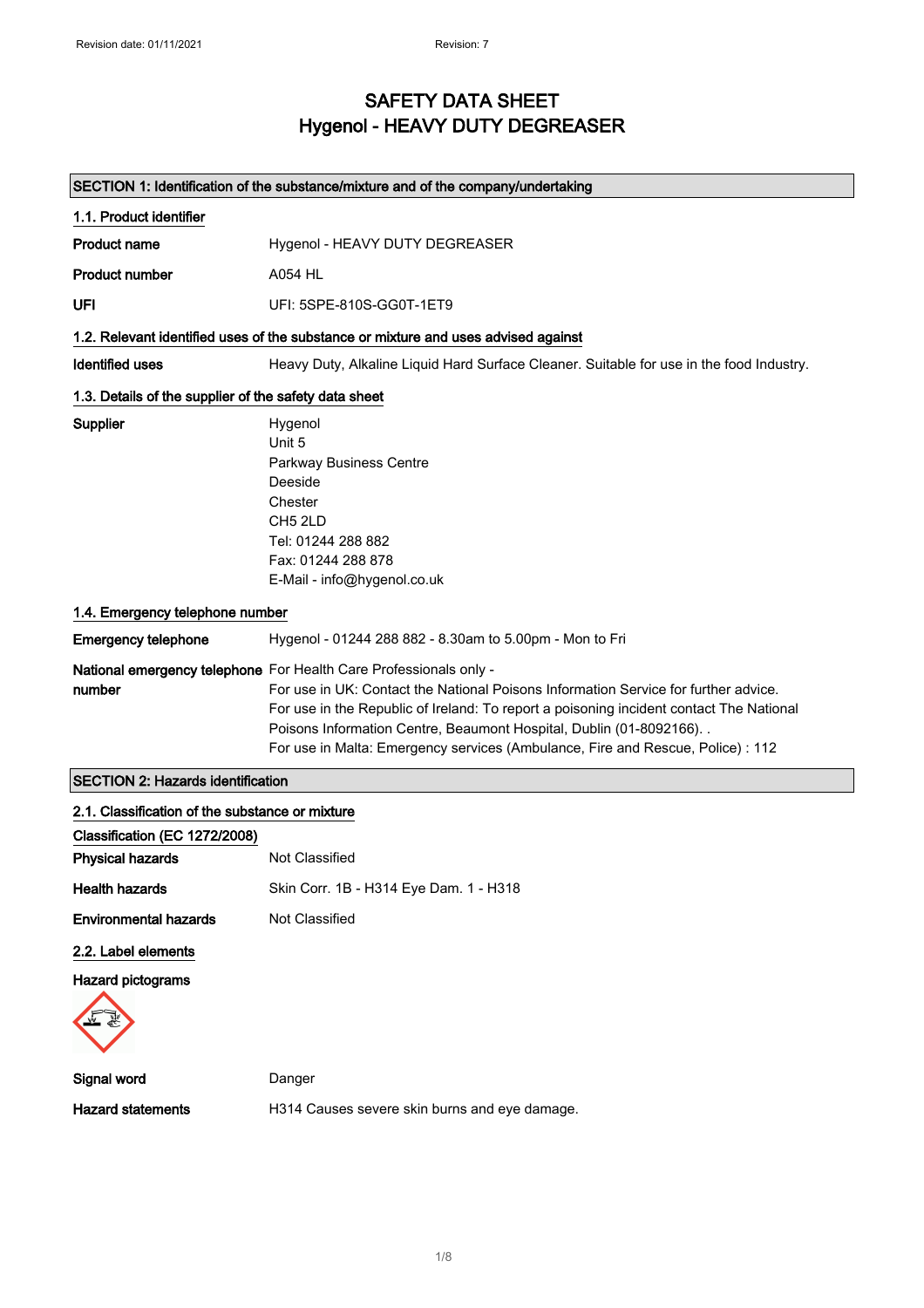| <b>Precautionary statements</b> | P <sub>102</sub> Keep out of reach of children.<br>P260 Do not breathe spray.<br>P280 Wear protective gloves/ protective clothing/ eye protection/ face protection.<br>P301+P330+P331 IF SWALLOWED: Rinse mouth. Do NOT induce vomiting.<br>P303+P361+P353 IF ON SKIN (or hair): Take off immediately all contaminated clothing.<br>Rinse skin with water or shower.<br>P304+P340 IF INHALED: Remove person to fresh air and keep comfortable for breathing.<br>P305+P351+P338 IF IN EYES: Rinse cautiously with water for several minutes. Remove<br>contact lenses, if present and easy to do. Continue rinsing.<br>P315 Get immediate medical advice/attention.<br>P501 Dispose of contents/ container in accordance with local regulations. |
|---------------------------------|-------------------------------------------------------------------------------------------------------------------------------------------------------------------------------------------------------------------------------------------------------------------------------------------------------------------------------------------------------------------------------------------------------------------------------------------------------------------------------------------------------------------------------------------------------------------------------------------------------------------------------------------------------------------------------------------------------------------------------------------------|
| Contains                        | SODIUM METASILICATE, SODIUM HYDROXIDE                                                                                                                                                                                                                                                                                                                                                                                                                                                                                                                                                                                                                                                                                                           |

#### 2.3. Other hazards

This product does not contain any substances classified as PBT or vPvB.

#### SECTION 3: Composition/information on ingredients

#### 3.2. Mixtures

| SODIUM DODECYL BENZENE SULPHONATE                                                                              |                      | $3 - 5%$ |
|----------------------------------------------------------------------------------------------------------------|----------------------|----------|
| CAS number: 68411-30-3                                                                                         | EC number: 270-115-0 |          |
| Classification<br>Acute Tox. 4 - H302<br>Skin Irrit. 2 - H315<br>Eye Dam. 1 - H318<br>Aquatic Chronic 3 - H412 |                      |          |
| <b>SODIUM METASILICATE</b><br>CAS number: -                                                                    |                      | $3 - 5%$ |
| Classification<br>Skin Corr. 1B - H314<br>Eye Dam. 1 - H318                                                    |                      |          |
| 2-BUTOXYETHANOL                                                                                                |                      | $3 - 5%$ |
| CAS number: 111-76-2                                                                                           | EC number: 203-905-0 |          |
| Classification<br>Acute Tox. 4 - H302<br><b>Acute Tox. 4 - H312</b><br>Acute Tox. 4 - H332                     |                      |          |
| Skin Irrit. 2 - H315<br>Eye Irrit. 2 - H319                                                                    |                      |          |
| SODIUM CUMENE SULPHONATE<br>CAS number: 15763-76-5                                                             | EC number: 239-854-6 | $3 - 5%$ |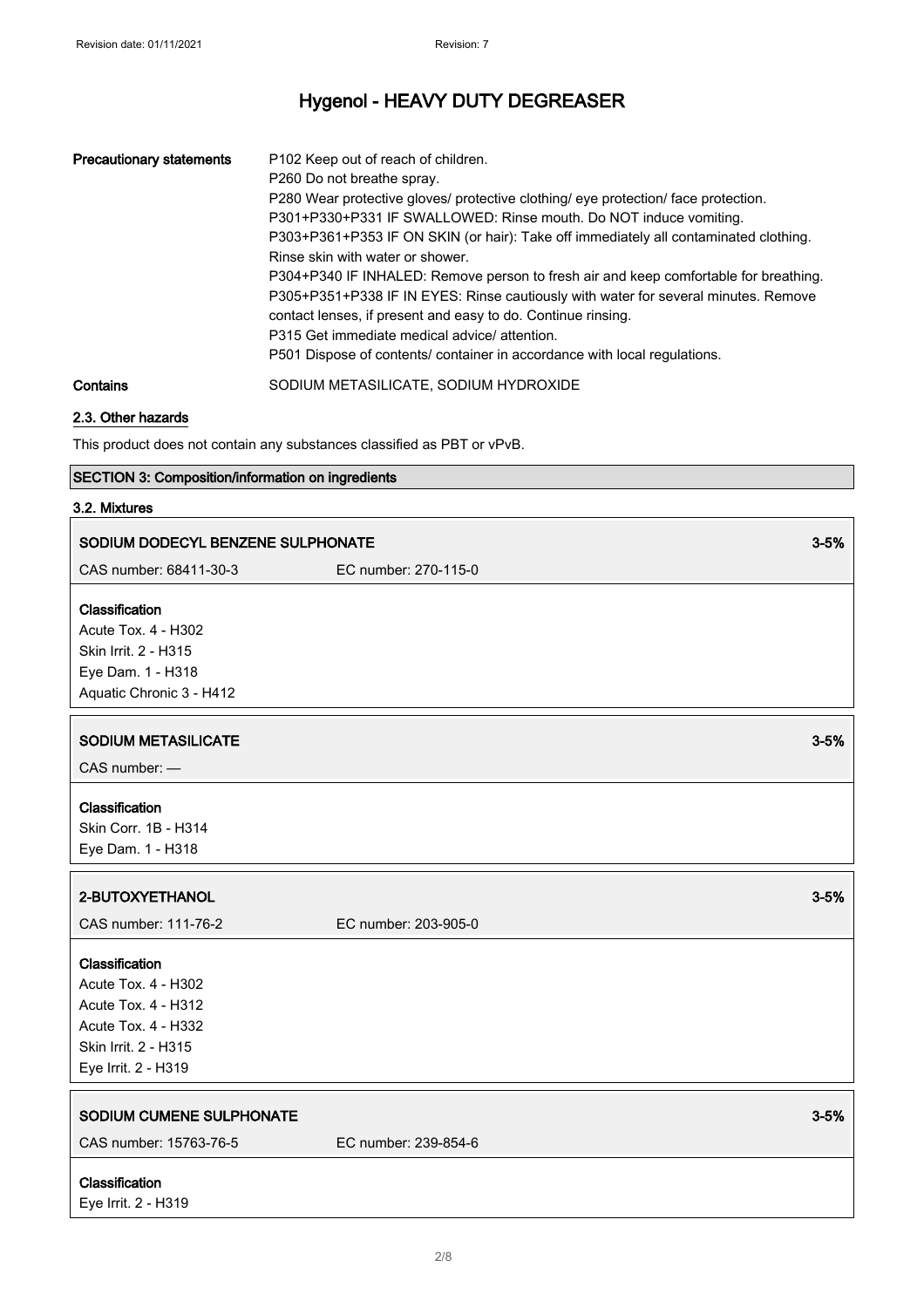| SODIUM HYDROXIDE                |                      | $0.1 - 1%$                                                                                                           |
|---------------------------------|----------------------|----------------------------------------------------------------------------------------------------------------------|
| CAS number: 1310-73-2           | EC number: 215-185-5 | REACH registration number: 01-<br>2119457892-27-xxxx                                                                 |
| Irrit. 2 (H319) $>=0.5\% < 2\%$ |                      | Spec Conc Limits :- Skin Corr. 1A (H314) >= 5 %, Skin Corr. 1B (H314) >=2% <5 %, Skin Irrit. 2 (H315) >=0.5%<2%, Eye |
| <b>Classification</b>           |                      |                                                                                                                      |

Met. Corr. 1 - H290 Skin Corr. 1A - H314 Eye Dam. 1 - H318

The Full Text for all R-Phrases and Hazard Statements are Displayed in Section 16.

#### SECTION 4: First aid measures

| 4.1. Description of first aid measures                     |                                                                                                                                                                                                                                                |  |  |  |  |  |
|------------------------------------------------------------|------------------------------------------------------------------------------------------------------------------------------------------------------------------------------------------------------------------------------------------------|--|--|--|--|--|
| Inhalation                                                 | Unlikely route of exposure as the product does not contain volatile substances. If spray/mist<br>has been inhaled, proceed as follows. Move affected person to fresh air and keep warm and<br>at rest in a position comfortable for breathing. |  |  |  |  |  |
| Ingestion                                                  | Do not induce vomiting. Give plenty of water to drink. Get medical attention immediately.                                                                                                                                                      |  |  |  |  |  |
| Skin contact                                               | Wash with plenty of water. Get medical attention promptly if symptoms occur after washing.                                                                                                                                                     |  |  |  |  |  |
| Eye contact                                                | Rinse immediately with plenty of water. Remove any contact lenses and open eyelids wide<br>apart. Get medical attention immediately. Continue to rinse.                                                                                        |  |  |  |  |  |
|                                                            | 4.2. Most important symptoms and effects, both acute and delayed                                                                                                                                                                               |  |  |  |  |  |
| General information                                        | The severity of the symptoms described will vary dependent on the concentration and the<br>length of exposure.                                                                                                                                 |  |  |  |  |  |
| Inhalation                                                 | Irritation of nose, throat and airway.                                                                                                                                                                                                         |  |  |  |  |  |
| Ingestion                                                  | May cause chemical burns in mouth and throat.                                                                                                                                                                                                  |  |  |  |  |  |
| <b>Skin contact</b>                                        | Burning pain and severe corrosive skin damage. May cause serious chemical burns to the<br>skin.                                                                                                                                                |  |  |  |  |  |
| Eye contact                                                | Severe irritation, burning and tearing. Prolonged contact causes serious eye and tissue<br>damage.                                                                                                                                             |  |  |  |  |  |
|                                                            | 4.3. Indication of any immediate medical attention and special treatment needed                                                                                                                                                                |  |  |  |  |  |
| Notes for the doctor                                       | Treat symptomatically.                                                                                                                                                                                                                         |  |  |  |  |  |
| <b>SECTION 5: Firefighting measures</b>                    |                                                                                                                                                                                                                                                |  |  |  |  |  |
| 5.1. Extinguishing media                                   |                                                                                                                                                                                                                                                |  |  |  |  |  |
| Suitable extinguishing media                               | The product is not flammable. Use fire-extinguishing media suitable for the surrounding fire.                                                                                                                                                  |  |  |  |  |  |
| 5.2. Special hazards arising from the substance or mixture |                                                                                                                                                                                                                                                |  |  |  |  |  |
| Specific hazards                                           | Thermal decomposition or combustion products may include the following substances:<br>Irritating gases or vapours.                                                                                                                             |  |  |  |  |  |
| 5.3. Advice for firefighters                               |                                                                                                                                                                                                                                                |  |  |  |  |  |
| Special protective equipment<br>for firefighters           | Wear positive-pressure self-contained breathing apparatus (SCBA) and appropriate protective<br>clothing.                                                                                                                                       |  |  |  |  |  |
| <b>SECTION 6: Accidental release measures</b>              |                                                                                                                                                                                                                                                |  |  |  |  |  |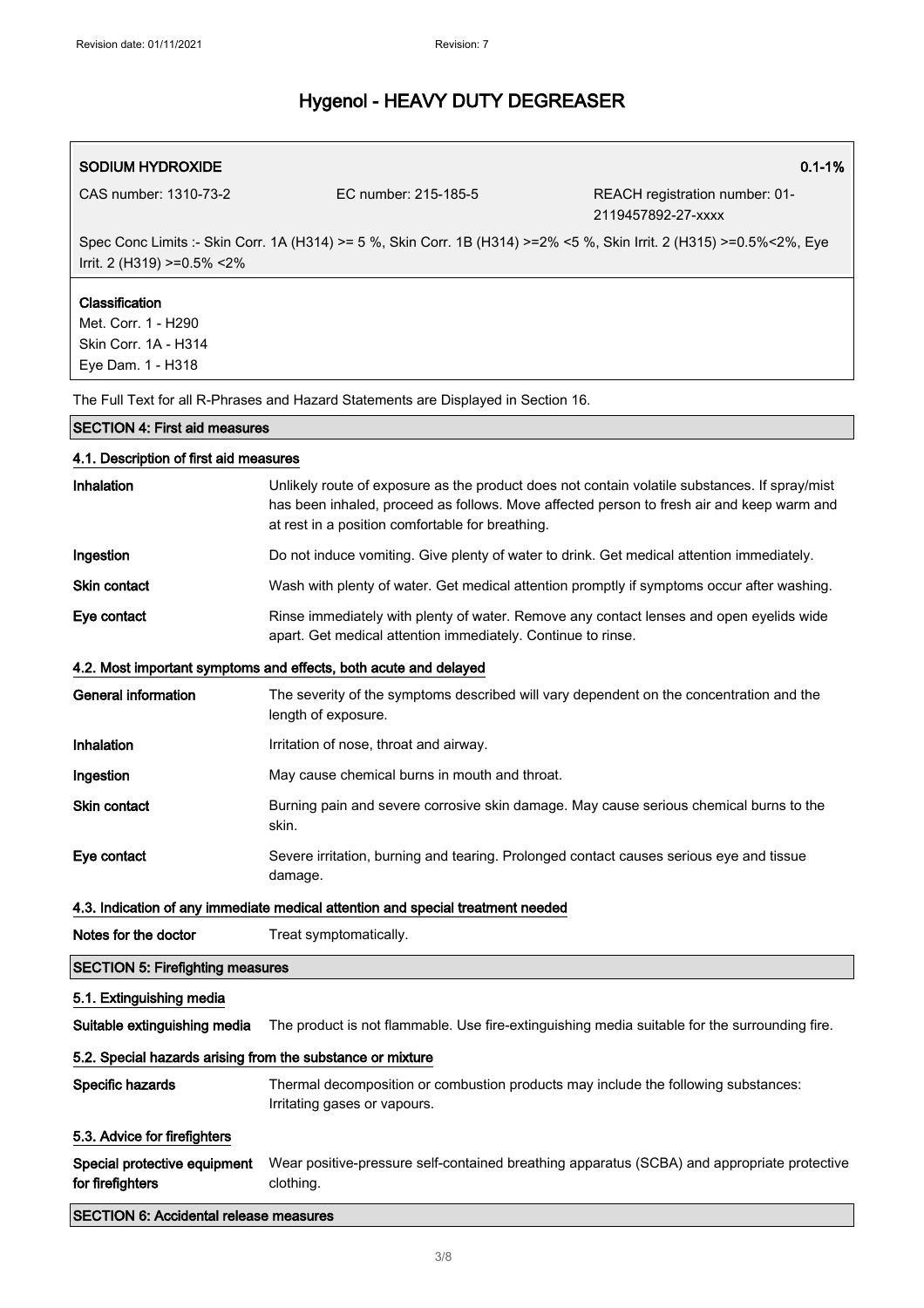## 6.1. Personal precautions, protective equipment and emergency procedures Personal precautions Wear protective clothing, gloves, eye and face protection. For personal protection, see Section 8. 6.2. Environmental precautions Environmental precautions Spillages or uncontrolled discharges into watercourses must be reported immediately to the Environmental Agency or other appropriate regulatory body. 6.3. Methods and material for containment and cleaning up Methods for cleaning up Small Spillages: Flush away spillage with plenty of water. Large Spillages: Contain and absorb spillage with sand, earth or other non-combustible material. Collect and place in suitable waste disposal containers and seal securely. 6.4. Reference to other sections Reference to other sections For personal protection, see Section 8. SECTION 7: Handling and storage 7.1. Precautions for safe handling Usage precautions **Wear protective clothing, gloves, eye and face protection.** 7.2. Conditions for safe storage, including any incompatibilities Storage precautions Keep only in the original container in a cool, well-ventilated place. Store away from the following materials: Oxidising materials. Acids. 7.3. Specific end use(s) Specific end use(s) The identified uses for this product are detailed in Section 1.2. Usage description See Product Information Sheet & Label for detailed use of this product. SECTION 8: Exposure controls/Personal protection

8.1. Control parameters Occupational exposure limits 2-BUTOXYETHANOL

Long-term exposure limit (8-hour TWA): WEL 25 ppm 123 mg/m<sup>3</sup> Short-term exposure limit (15-minute): WEL 50 ppm 246 mg/m<sup>3</sup> Sk

#### SODIUM HYDROXIDE

Short-term exposure limit (15-minute): WEL 2 mg/m<sup>3</sup> WEL = Workplace Exposure Limit. Sk = Can be absorbed through skin.

#### 8.2. Exposure controls

#### Protective equipment



Not relevant.

controls

Appropriate engineering

Eye/face protection The following protection should be worn: Chemical splash goggles or face shield.

Hand protection Wear protective gloves. (Household rubber gloves.)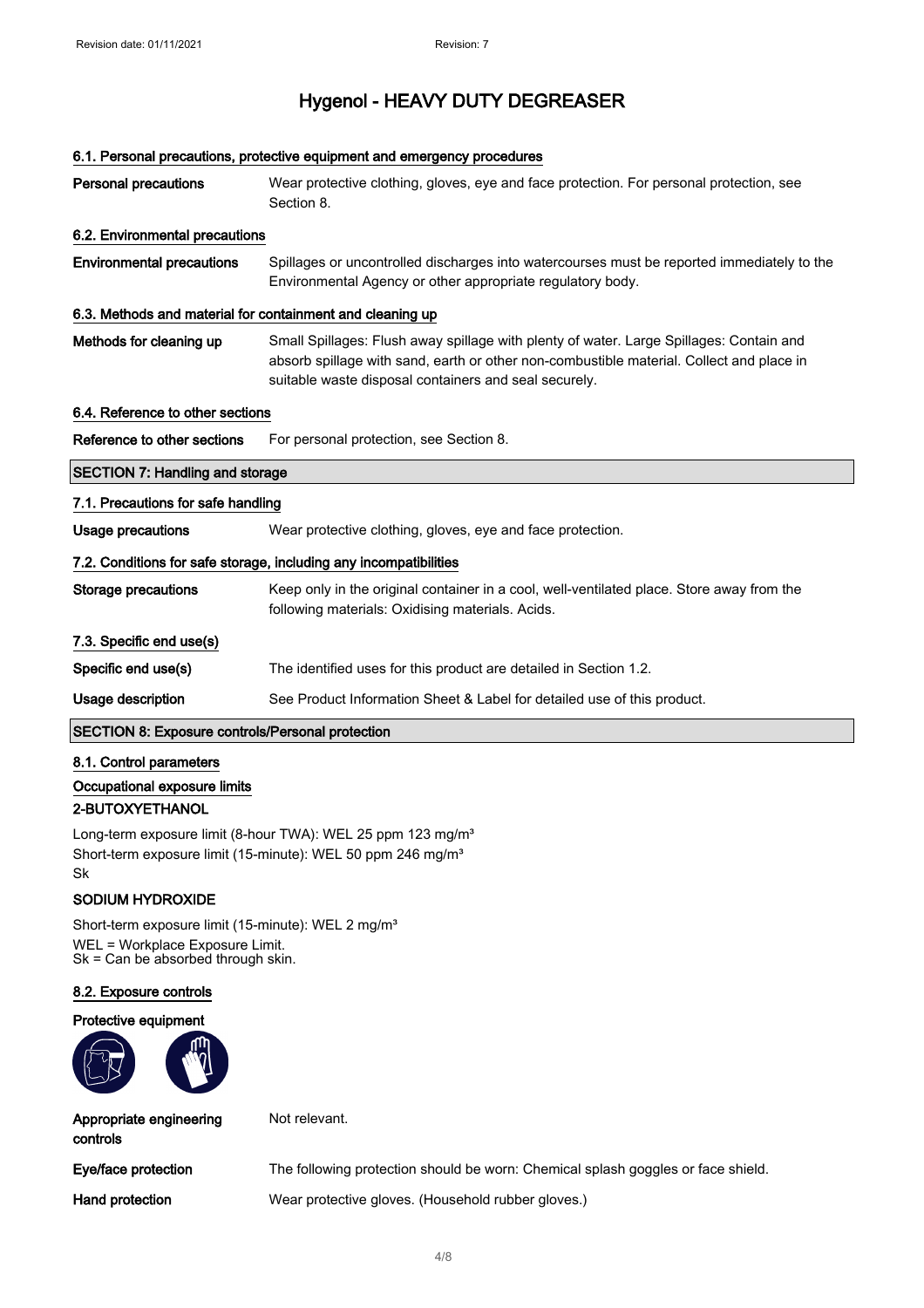| Other skin and body<br>protection                          | Wear appropriate clothing to prevent any possibility of skin contact.                                                                                                                                                                                                                    |
|------------------------------------------------------------|------------------------------------------------------------------------------------------------------------------------------------------------------------------------------------------------------------------------------------------------------------------------------------------|
| <b>Respiratory protection</b>                              | Respiratory protection not required.                                                                                                                                                                                                                                                     |
| <b>SECTION 9: Physical and chemical properties</b>         |                                                                                                                                                                                                                                                                                          |
| 9.1. Information on basic physical and chemical properties |                                                                                                                                                                                                                                                                                          |
| Appearance                                                 | Liquid.                                                                                                                                                                                                                                                                                  |
| Colour                                                     | Clear. Pale Straw.                                                                                                                                                                                                                                                                       |
| Odour                                                      | Faint Solvent.                                                                                                                                                                                                                                                                           |
| рH                                                         | pH (concentrated solution): 13.45                                                                                                                                                                                                                                                        |
| <b>Melting point</b>                                       | $-2^{\circ}$ C                                                                                                                                                                                                                                                                           |
| Initial boiling point and range                            | 102°C @ 760 mm Hg                                                                                                                                                                                                                                                                        |
| Flash point                                                | Boils without flashing.                                                                                                                                                                                                                                                                  |
| <b>Relative density</b>                                    | 1.084 @ 20°C                                                                                                                                                                                                                                                                             |
| Solubility(ies)                                            | Soluble in water.                                                                                                                                                                                                                                                                        |
| 9.2. Other information                                     |                                                                                                                                                                                                                                                                                          |
| Other information                                          | None.                                                                                                                                                                                                                                                                                    |
| <b>SECTION 10: Stability and reactivity</b>                |                                                                                                                                                                                                                                                                                          |
| 10.1. Reactivity                                           |                                                                                                                                                                                                                                                                                          |
| Reactivity                                                 | Reactions with the following materials may generate heat: Strong acids.                                                                                                                                                                                                                  |
| 10.2. Chemical stability                                   |                                                                                                                                                                                                                                                                                          |
| <b>Stability</b>                                           | No particular stability concerns.                                                                                                                                                                                                                                                        |
| 10.3. Possibility of hazardous reactions                   |                                                                                                                                                                                                                                                                                          |
| Possibility of hazardous<br>reactions                      | See sections 10.1, 10.4 & 10.5                                                                                                                                                                                                                                                           |
| 10.4. Conditions to avoid                                  |                                                                                                                                                                                                                                                                                          |
| <b>Conditions to avoid</b>                                 | There are no known conditions that are likely to result in a hazardous situation.                                                                                                                                                                                                        |
| 10.5. Incompatible materials                               |                                                                                                                                                                                                                                                                                          |
| <b>Materials to avoid</b>                                  | Strong acids. Aluminium, Tin, Zinc and their alloys.                                                                                                                                                                                                                                     |
| 10.6. Hazardous decomposition products                     |                                                                                                                                                                                                                                                                                          |
| Hazardous decomposition<br>products                        | No known hazardous decomposition products.                                                                                                                                                                                                                                               |
| <b>SECTION 11: Toxicological information</b>               |                                                                                                                                                                                                                                                                                          |
| 11.1. Information on toxicological effects                 |                                                                                                                                                                                                                                                                                          |
| <b>Toxicological effects</b>                               | We have not carried out any animal testing for this product. Any ATE figures quoted below are<br>from Toxicity Classifications that have been carried out using ATE (Acute Toxicity Estimate)<br>Calculation Method using LD50 or ATE figures provided by the Raw Material Manufacturer. |
| Acute toxicity - oral                                      |                                                                                                                                                                                                                                                                                          |

Notes (oral LD<sub>so</sub>) Based on available data the classification criteria are not met.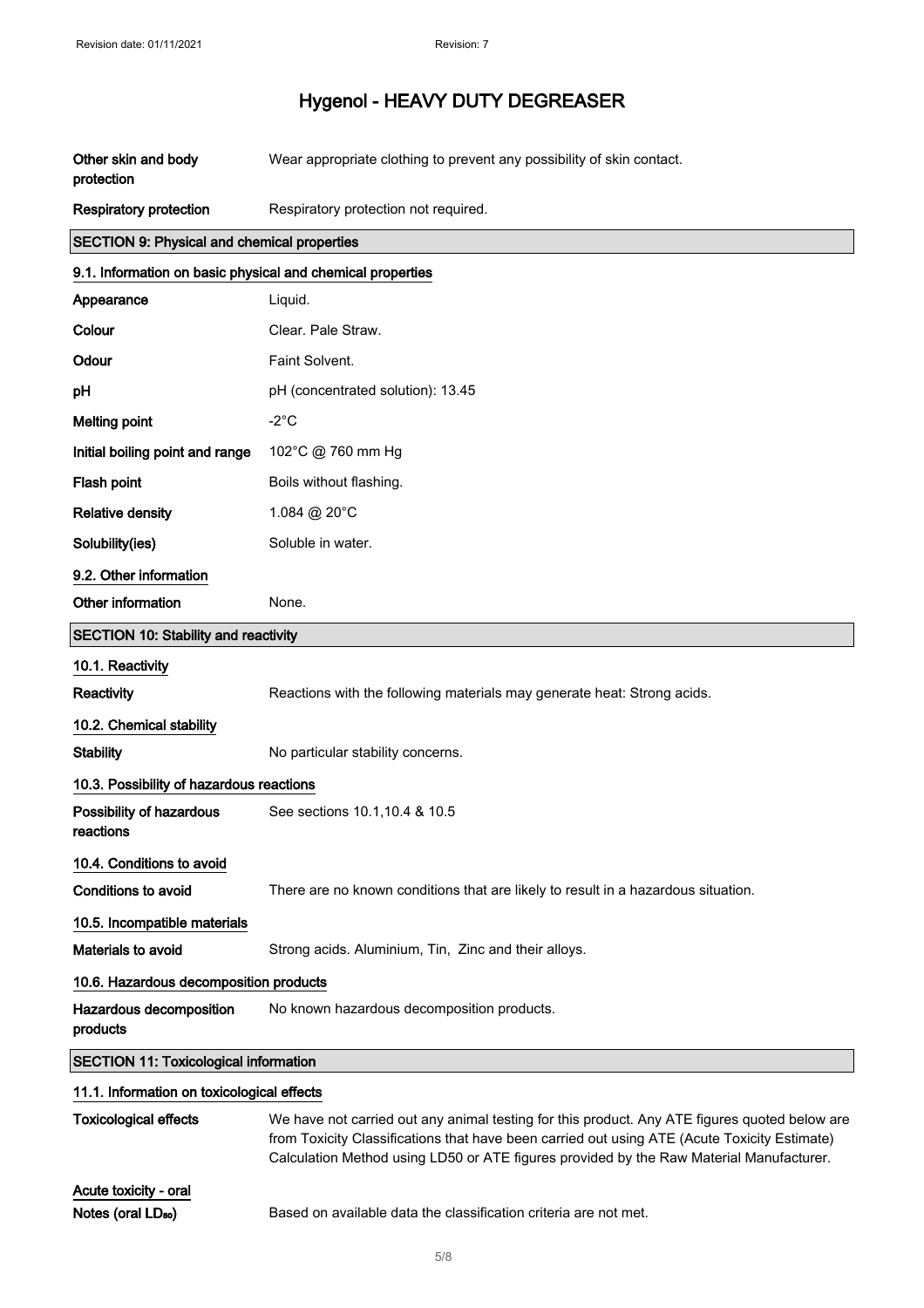| ATE oral (mg/kg)                             | 14,391.37                                                                                                                                                                                                                                                                        |  |  |  |  |
|----------------------------------------------|----------------------------------------------------------------------------------------------------------------------------------------------------------------------------------------------------------------------------------------------------------------------------------|--|--|--|--|
| Acute toxicity - dermal                      |                                                                                                                                                                                                                                                                                  |  |  |  |  |
| Notes (dermal LD <sub>50</sub> )             | Based on available data the classification criteria are not met.                                                                                                                                                                                                                 |  |  |  |  |
| ATE dermal (mg/kg)                           | 27,312.72                                                                                                                                                                                                                                                                        |  |  |  |  |
| Acute toxicity - inhalation                  |                                                                                                                                                                                                                                                                                  |  |  |  |  |
| Notes (inhalation LC <sub>50</sub> )         | Based on available data the classification criteria are not met.                                                                                                                                                                                                                 |  |  |  |  |
| ATE inhalation (vapours mg/l)                | 275.58                                                                                                                                                                                                                                                                           |  |  |  |  |
| <b>SECTION 12: Ecological information</b>    |                                                                                                                                                                                                                                                                                  |  |  |  |  |
| Ecotoxicity                                  | Not regarded as dangerous for the environment.                                                                                                                                                                                                                                   |  |  |  |  |
| 12.1. Toxicity                               |                                                                                                                                                                                                                                                                                  |  |  |  |  |
| <b>Toxicity</b>                              | We have not carried out any Aquatic testing, therefore we have no Aquatic Toxicity Data<br>specifically for this product. The Aquatic Toxicity Data, where provided by the raw material<br>manufacturer for ingredients with aquatic toxicity, can be made available on request. |  |  |  |  |
| 12.2. Persistence and degradability          |                                                                                                                                                                                                                                                                                  |  |  |  |  |
|                                              | Persistence and degradability Sequestrant is readily degraded during biological effluent treatment processes.                                                                                                                                                                    |  |  |  |  |
| 12.3. Bioaccumulative potential              |                                                                                                                                                                                                                                                                                  |  |  |  |  |
| <b>Bioaccumulative potential</b>             | The product does not contain any substances expected to be bioaccumulating.                                                                                                                                                                                                      |  |  |  |  |
| 12.4. Mobility in soil                       |                                                                                                                                                                                                                                                                                  |  |  |  |  |
| <b>Mobility</b>                              | Not known.                                                                                                                                                                                                                                                                       |  |  |  |  |
| 12.5. Results of PBT and vPvB assessment     |                                                                                                                                                                                                                                                                                  |  |  |  |  |
| <b>Results of PBT and vPvB</b><br>assessment | This product does not contain any substances classified as PBT or vPvB.                                                                                                                                                                                                          |  |  |  |  |
| 12.6. Other adverse effects                  |                                                                                                                                                                                                                                                                                  |  |  |  |  |
| Other adverse effects                        | Not known.                                                                                                                                                                                                                                                                       |  |  |  |  |
| <b>SECTION 13: Disposal considerations</b>   |                                                                                                                                                                                                                                                                                  |  |  |  |  |
| 13.1. Waste treatment methods                |                                                                                                                                                                                                                                                                                  |  |  |  |  |
| <b>Disposal methods</b>                      | Discharge used solutions to drain. Small amounts (less than 5 Litres) of unwanted product<br>may be flushed with water to sewer. Larger volumes must be sent for disposal by approved<br>waste contractor. Rinse out empty container with water and consign to normal waste.     |  |  |  |  |
| <b>SECTION 14: Transport information</b>     |                                                                                                                                                                                                                                                                                  |  |  |  |  |
| 14.1. UN number                              |                                                                                                                                                                                                                                                                                  |  |  |  |  |
| UN No. (ADR/RID)                             | 3266                                                                                                                                                                                                                                                                             |  |  |  |  |
| UN No. (IMDG)                                | 3266                                                                                                                                                                                                                                                                             |  |  |  |  |
| UN No. (ICAO)                                | 3266                                                                                                                                                                                                                                                                             |  |  |  |  |
| 14.2. UN proper shipping name                |                                                                                                                                                                                                                                                                                  |  |  |  |  |
| Proper shipping name<br>(ADR/RID)            | CORROSIVE LIQUID, BASIC, INORGANIC, N.O.S. (disodium trioxosilicate)                                                                                                                                                                                                             |  |  |  |  |
|                                              | Proper shipping name (IMDG) CORROSIVE LIQUID, BASIC, INORGANIC, N.O.S. (disodium trioxosilicate)                                                                                                                                                                                 |  |  |  |  |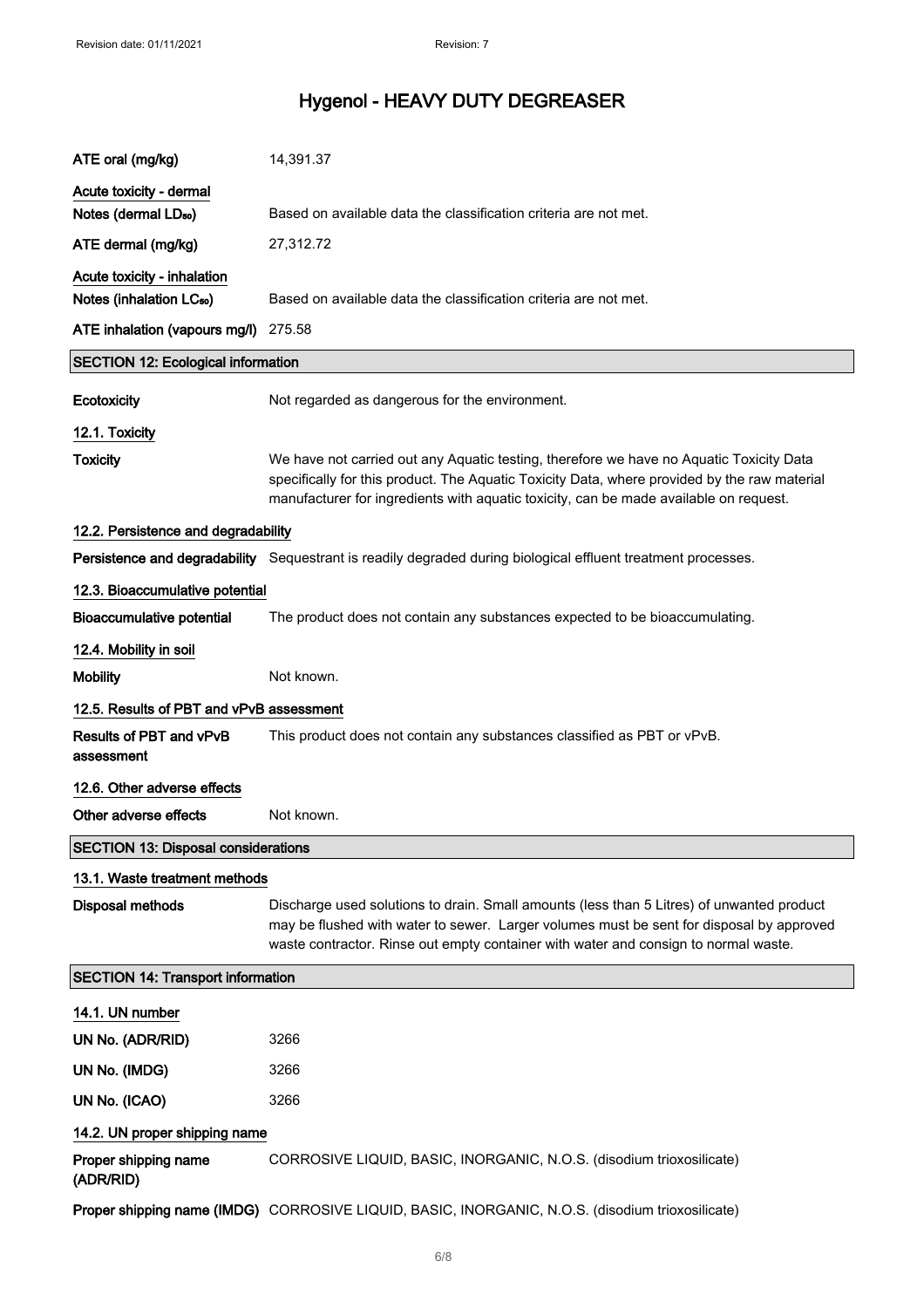Proper shipping name (ICAO) CORROSIVE LIQUID, BASIC, INORGANIC, N.O.S. (disodium trioxosilicate)

| 14.3. Transport hazard class(es) |                                |  |  |  |
|----------------------------------|--------------------------------|--|--|--|
| ADR/RID class                    | Class 8: Corrosive substance.  |  |  |  |
| ADR/RID label                    | 8                              |  |  |  |
| <b>IMDG class</b>                | Class 8: Corrosive substances. |  |  |  |
| ICAO class/division              | Class 8: Corrosive substances. |  |  |  |

#### Transport labels



| 14.4. Packing group |  |
|---------------------|--|
|                     |  |

| ADR/RID packing group       | Ш |
|-----------------------------|---|
| <b>IMDG packing group</b>   | Ш |
| ICAO packing group          | Ш |
| 14.5. Environmental hazards |   |

Environmentally hazardous substance/marine pollutant No.

|            | 14.6. Special precautions for user |          |  |
|------------|------------------------------------|----------|--|
| <b>EmS</b> |                                    | F-A. S-B |  |

Tunnel restriction code (E)

#### 14.7. Transport in bulk according to Annex II of MARPOL and the IBC Code

**Transport in bulk according to** Not relevant. for a packaged product. Annex II of MARPOL 73/78 and the IBC Code

#### SECTION 15: Regulatory information

#### 15.1. Safety, health and environmental regulations/legislation specific for the substance or mixture

| EU legislation | Safety Data Sheet prepared in accordance with EU Regulation: "REACH Commission<br>Regulation (EU) No 2015/830 (which amends Regulation (EC) No 453/2010 & 1907/2006)."<br>and UK Regulation: "SI 2020 No. 1577 - The REACH etc. (Amendment etc.) (EU Exit)<br>Regulations 2020".<br>The product is as classified under - EU GHS: CLP - "Regulation (EC) No 1272/2008<br>classification, labelling & packaging of substances & mixtures." and UK GHS: "SI 2020 No.<br>1567 - The Chemicals (Health and Safety) and Genetically Modified Organisms (Contained<br>Use) (Amendment etc.) (EU Exit) Regulations 2020.".<br>Ingredients are listed with classification under - EU GHS: CLP - "Regulation (EC) No<br>1272/2008 classification, labelling & packaging of substances & mixtures." and UK GHS: "SI<br>2020 No. 1567 - The Chemicals (Health and Safety) and Genetically Modified Organisms |
|----------------|--------------------------------------------------------------------------------------------------------------------------------------------------------------------------------------------------------------------------------------------------------------------------------------------------------------------------------------------------------------------------------------------------------------------------------------------------------------------------------------------------------------------------------------------------------------------------------------------------------------------------------------------------------------------------------------------------------------------------------------------------------------------------------------------------------------------------------------------------------------------------------------------------|
|                | (Contained Use) (Amendment etc.) (EU Exit) Regulations 2020.".                                                                                                                                                                                                                                                                                                                                                                                                                                                                                                                                                                                                                                                                                                                                                                                                                                   |

#### 15.2. Chemical safety assessment

No chemical safety assessment has been carried out as not applicable as this product is a mixture.

| <b>SECTION 16: Other information</b> |  |
|--------------------------------------|--|
|--------------------------------------|--|